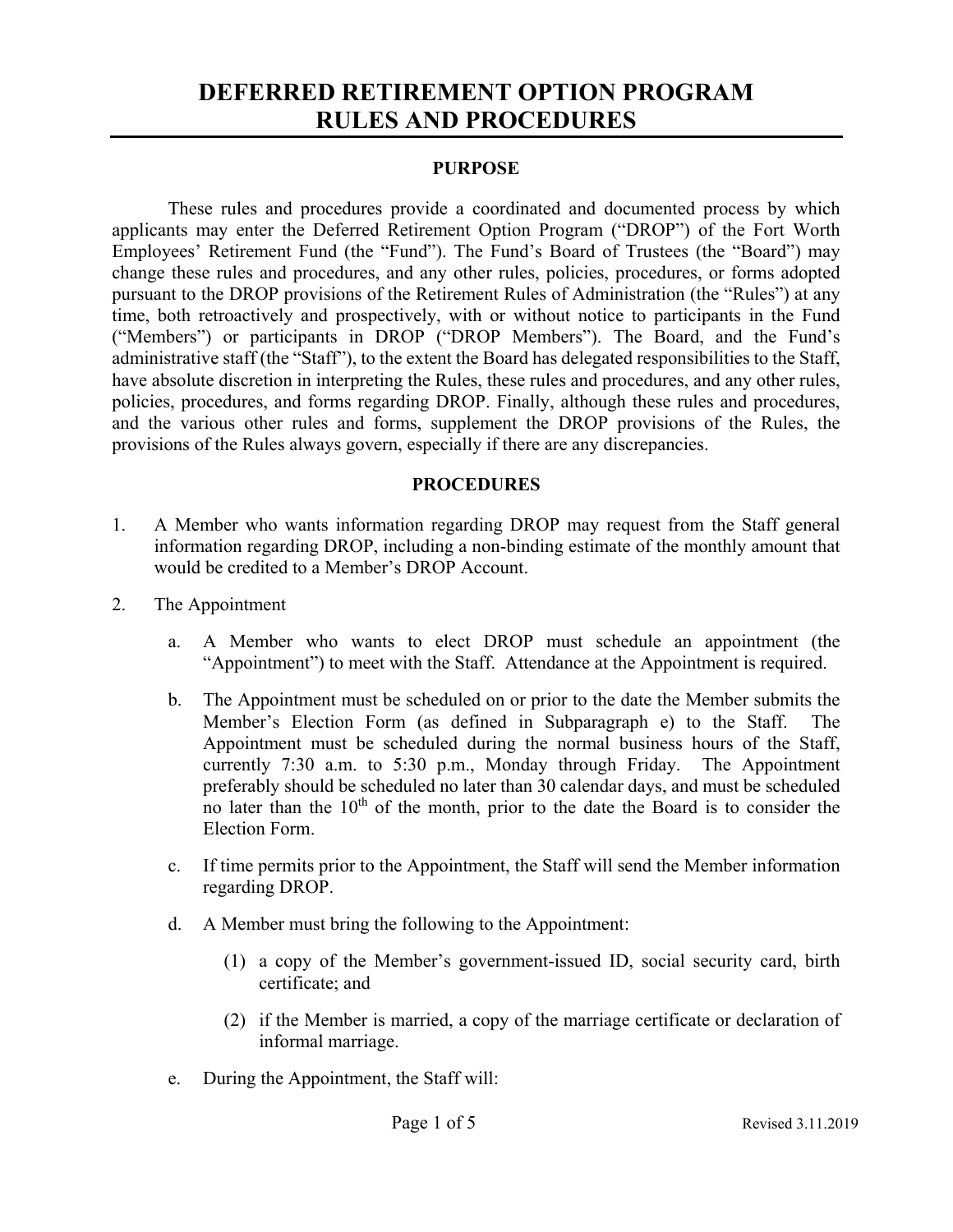- (1) inform the Member of the contents of these rules and procedures, the DROP provisions of the Rules, and the application for participation in DROP (the "Election Form");
- (2) respond to questions the Member may have concerning the contents of these rules and procedures, the DROP provisions of the Rules, and the Election Form; and
- (3) receive the Election Form if the Member elects to participate in DROP and is eligible to complete the Election Form.
	- (i) To be eligible to complete the Election Form, the Member must be eligible to retire under the Rules within 60 days, i.e., the Member must already have reached the Member's Special Retirement Date or Normal Retirement Date (as both dates are defined by the Rules), or must anticipate reaching one of such dates within 60 days of completion of the Election Form.
	- (ii) The Election Form must be signed and initialed by the Member and, where appropriate, the Member's spouse (the signature of the Member's spouse must be notarized).
	- (iii) The Member must verify in the Election Form that he or she:
		- (A) understands the terms and conditions of DROP, as expressed in the Rules, in these rules and procedures, and in the Election Form;
		- (B) has not relied on any oral representations of the Staff in electing to participate in DROP; and
		- (C) has had the opportunity to consult a legal and tax advisor regarding the effects of DROP.
	- (iv) The Member need not submit an Election Form at the Appointment, but may submit it at a later time, after further consideration.
- 3. Once the Member has submitted an Election Form to the Staff, the Staff will review the Election Form to determine whether it has been completed properly and fully.
- 4. Upon full and proper completion of the Election Form, as determined by the Staff, the Election Form will be placed for approval on the agenda of the next regular meeting of the Board.
- 5. If the Board approves the Election Form, the Election Form and the Member's participation in DROP will be effective on the first day of the first month after the date of approval by the Board, or, if later, the first day of the first month after the Member reaches the Member's Normal Retirement Date or Special Retirement Date.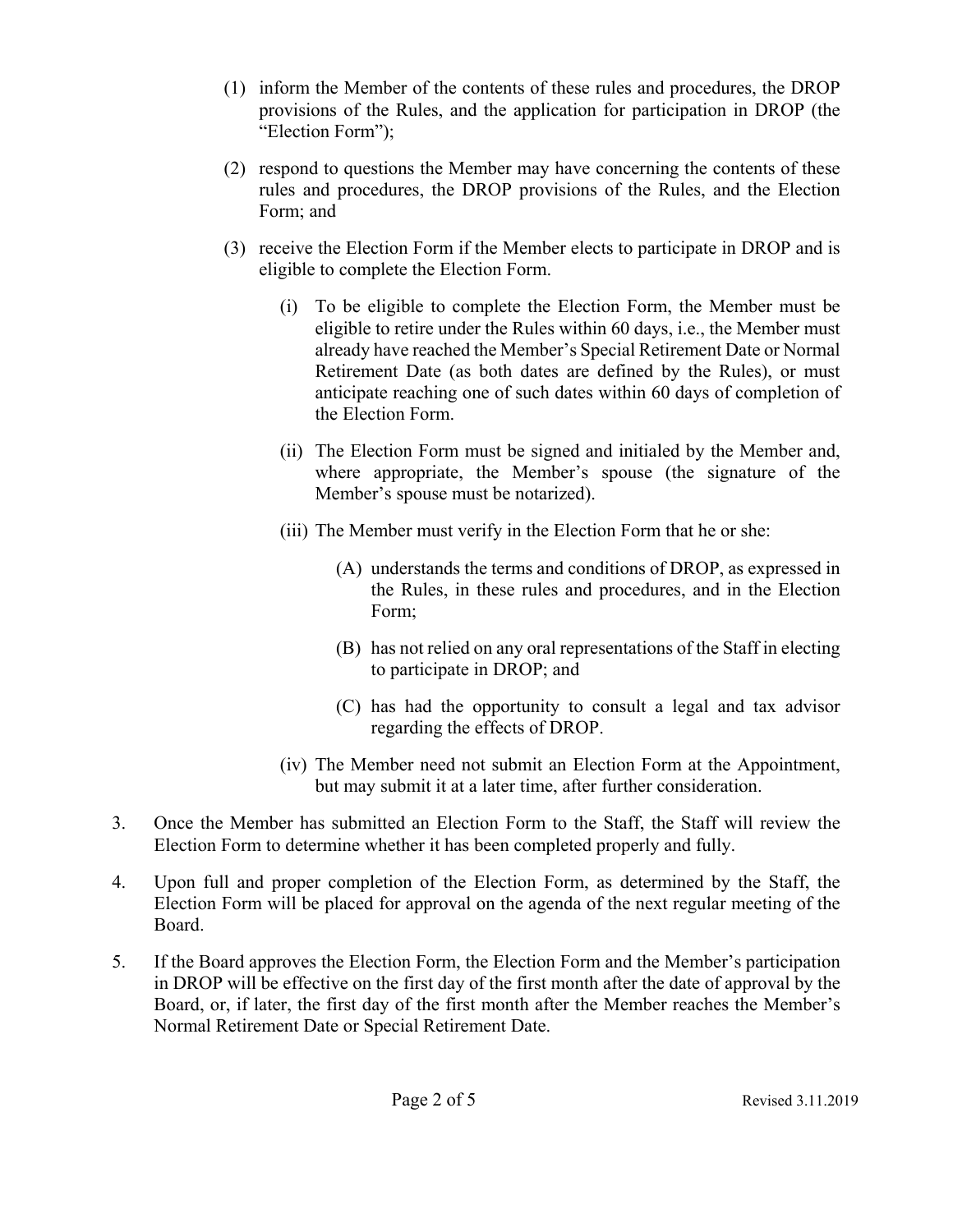- 6. The date an Election Form becomes effective, at which time a Member becomes a DROP Member, is called the "DROP Effective Date."
- 7. If the Board approves the Election Form, within a reasonable time after that approval, the Staff will notify the new DROP Member of the Board's approval of the Election Form and of the amount of DROP benefits to be credited monthly to a notional account for the Member's DROP benefits ("DROP Account").
- 8. If the Board rejects the Election Form, within a reasonable time after that rejection, the Staff will notify the Member of the rejection and will include in that notice the reasons for the rejection.
- 9. Beginning with the month of the DROP Effective Date and continuing each month thereafter until (and including) the month in which the DROP Member leaves active service, a DROP Account will accrue an amount equal to the monthly retirement pension the DROP Member would have received if the Member had left active service and been granted a retirement pension by the Board effective as of the DROP Effective Date, except that in calculating the monthly retirement amount a Member's accumulated sick leave and major medical leave will not be added to the Member's Credited Service and the accruals will not include any cost of living adjustments which the Member would have been eligible to receive if the Member had in fact retired. Notwithstanding the preceding sentence, in no event will a Member receive credits to the Member's DROP Account for more than six years.
- 10. A Member's DROP Account will not be credited with earnings or interest and no withdrawals will be permitted from a Member's DROP Account prior to actual retirement (or death).
- 11. Staff will provide DROP Members with access to their balance in their DROP Accounts through the Member Portal. Members can view the DROP Account balance at any time.
- 12. A DROP Member who has terminated or will terminate employment with the City must schedule an appointment (the "Exit Consultation") to meet with the Staff prior to the receipt of any retirement pension or DROP benefit. The Exit Consultation should be scheduled not more than 60 days before termination.
- 13. If time permits prior to the Exit Consultation, the Staff will send the DROP Member all forms necessary for receipt of a retirement pension and DROP benefits (including information regarding lump sum and installment distributions of the DROP Account).
- 14. During the Exit Consultation, the DROP Member must be prepared to execute forms regarding federal income tax withholding and direct deposit of retirement pension and DROP benefits.
- 15. After the Exit Consultation and the proper completion of the applicable forms and procedures, the Staff will place the DROP Member's application for a retirement pension on the Board's agenda in accordance with the same procedures applicable to non-DROP Members who are applying for retirement pensions.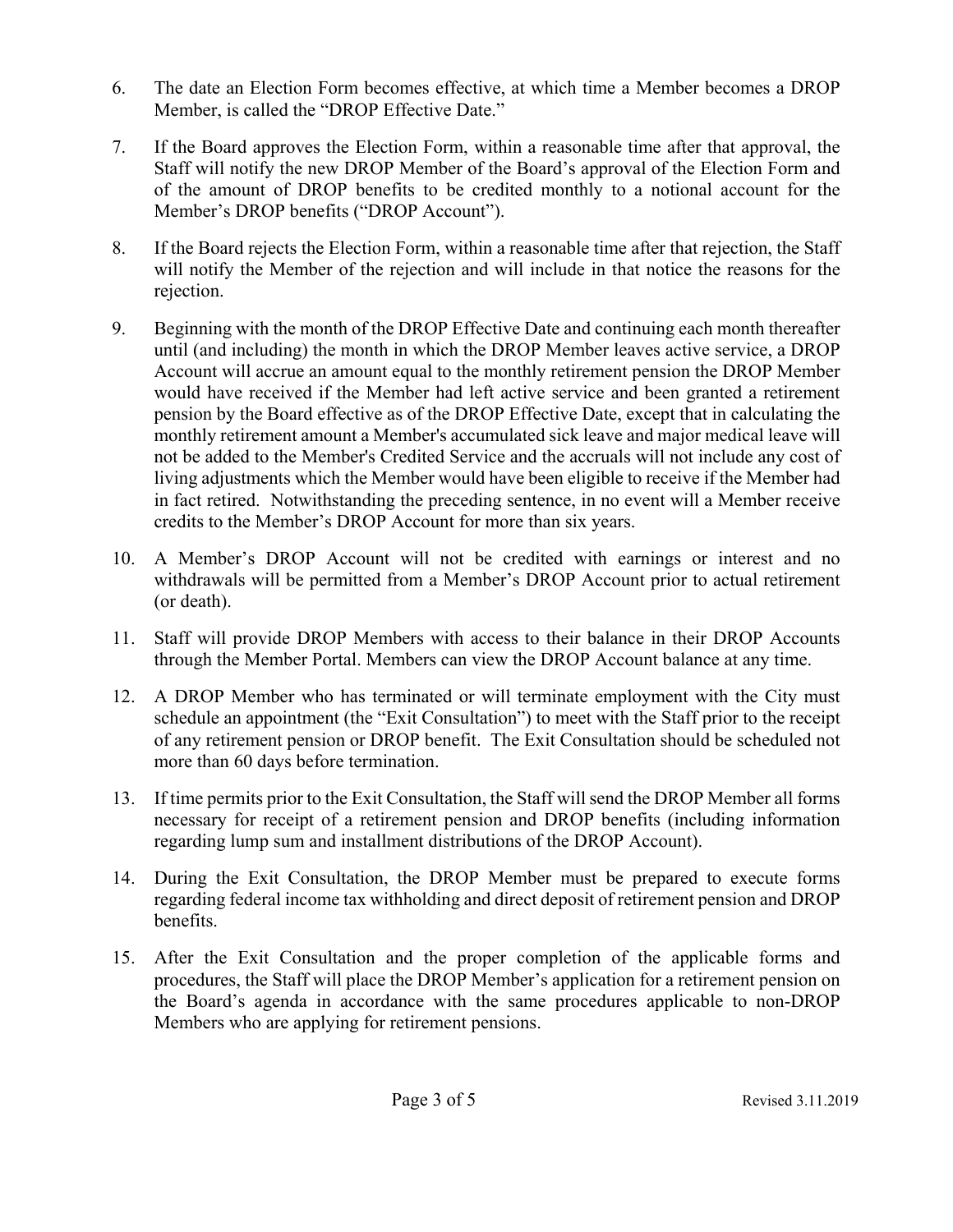- 16. If the Board approves the DROP Member's application for a retirement pension, within a reasonable time after that approval, the Staff will notify the DROP Member of the Board's approval, and will make arrangements for payment of the pension.
- 17. If the Board rejects the DROP Member's application for a retirement pension, within a reasonable time after that rejection, the Staff will notify the DROP Member of the rejection and will include in that notice the reasons for the rejection.
- 18. The election to participate in DROP becomes irrevocable on and after the date it is approved by the Board. Prior to Board approval, the election can be revoked only in writing signed by the Member.
- 19. A DROP Member must continue to make contributions to the Fund while employed by the City. Similarly, the City's contributions to the Fund shall also continue while the DROP Member is employed by the City.
- 20. A DROP Member is not eligible to elect an Alternative Pension Benefit (actuarially equivalent pension) upon retirement. A DROP Member must receive a Normal Retirement Pension or Special Retirement Pension (if eligible) subject to appropriate adjustments due to the Member's participation in DROP.
- 21. There is no minimum DROP period; it is on a month-by-month basis. The maximum number of months a Member may participate in DROP is 72-months.
- 22. When a DROP Member terminates employment with the City and retires, the Member's retirement pension will be calculated as if the retirement pension had become effective on the DROP Effective Date, except that the retirement pension will not include any cost of living adjustment unless the Member completed at least two years of service with the City after his or her DROP Election became effective. Accordingly, as of the DROP Effective Date:
	- a. A DROP Member will cease to earn additional Credited Service as of the Member's DROP Effective Date.
		- (1) A DROP Member's Credited Service will be calculated as of the DROP Effective Date, regardless of any additional service after the DROP Effective Date.
		- (2) Notwithstanding Subparagraph (1) above, any civil service sick leave and/or major medical leave which a DROP Member has accumulated prior to July 20, 2019 but has not used at the time of retirement will be added to the Member's Credited Service as provided in the Rules.
	- b. A DROP Member's Compensation Base will be frozen as of the Member's DROP Effective Date.
		- (1) A DROP Member's Compensation Base will be calculated as of the DROP Effective Date, regardless of any increases in earnings after the DROP Effective Date, and regardless of any cost of living adjustments which the Member would have been eligible to receive if the Member had in fact retired.